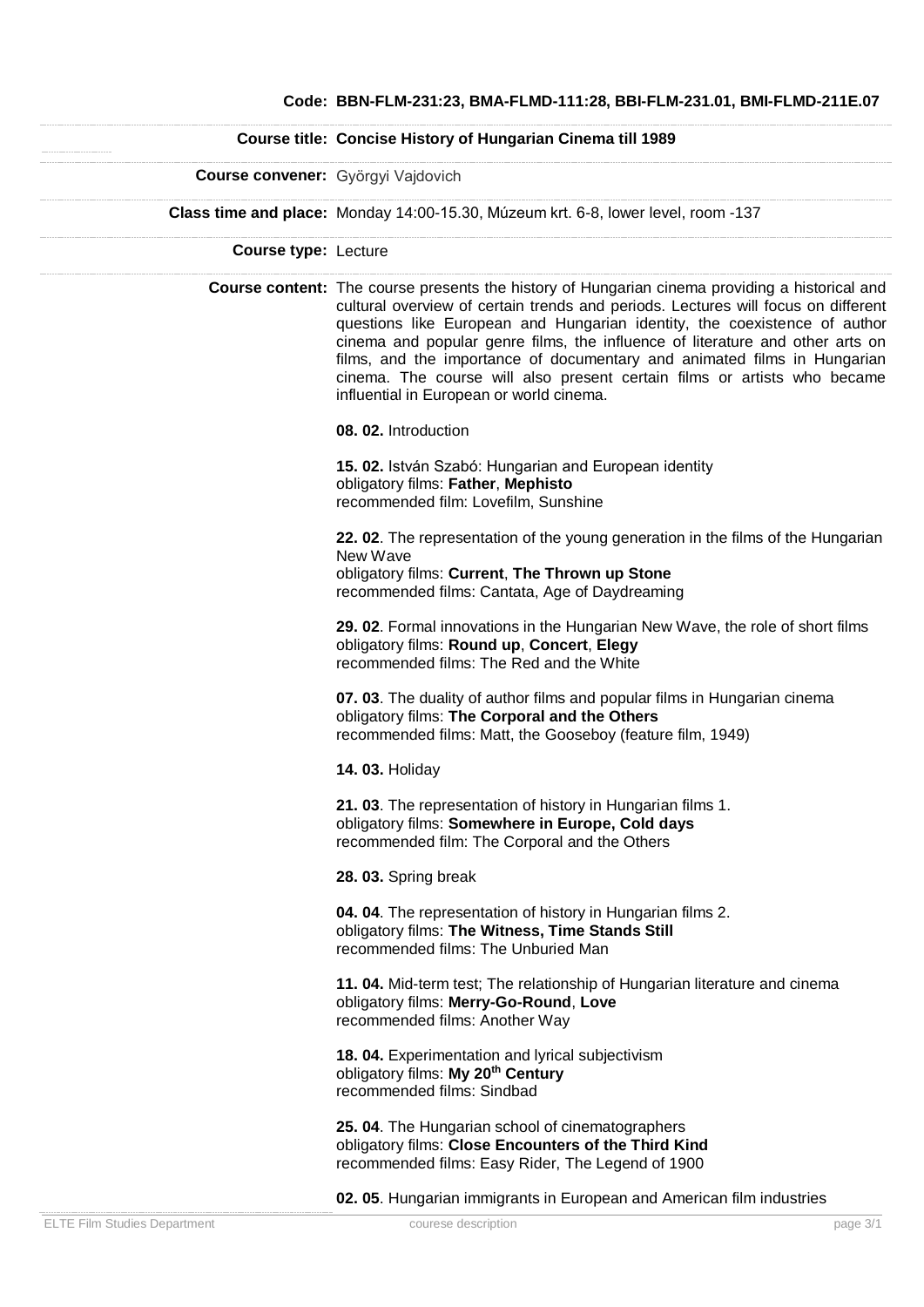| obligatory films: Casablanca<br>recommended films: The Private Life of Henry VIII<br>09. 05. Trends and important figures of Hungarian animation film 1.<br>obligatory films: Matt, the Gooseboy (animation, 1979), The Fly, Maestro<br>recommended films: Cat City                                                                                                                                                                                                                                                                                                                                                                                                                                                                                                                                                                                                                                                                                                                  |
|--------------------------------------------------------------------------------------------------------------------------------------------------------------------------------------------------------------------------------------------------------------------------------------------------------------------------------------------------------------------------------------------------------------------------------------------------------------------------------------------------------------------------------------------------------------------------------------------------------------------------------------------------------------------------------------------------------------------------------------------------------------------------------------------------------------------------------------------------------------------------------------------------------------------------------------------------------------------------------------|
| Requirements: Students must watch the obligatory films for each lesson, and they have to write<br>a short test of a few questions about that given film during the class (they<br>cannot miss more than three occasions). Students will write a mid-term test and<br>the semester closes a written examination.                                                                                                                                                                                                                                                                                                                                                                                                                                                                                                                                                                                                                                                                      |
| List of obligatory films to be seen:<br>Michael Curtiz: Casablanca, 1942<br>Géza Radványi: Somewhere in Europe (Valahol Európában), 1947<br>Zoltán Fábri: Merry-Go-Round (Körhinta), 1956<br>István Szabó: Concert (Koncert), 1961<br>István Gaál: Current (Sodrásban), 1963<br>Zoltán Huszárik: Elegy (Elégia) 1965<br>Miklós Jancsó: Round up (Szegénylegények), 1965<br>Márton Keleti: The Corporal and the Others (A tizedes meg a többiek), 1965<br>István Szabó: Father (Apa), 1966<br>András Kovács: Cold Days (Hideg napok), 1966<br>Sándor Sára: The Thrown up Stone (Feldobott kő), 1968<br>Péter Bacsó: The Witness (A tanú), 1969<br>Károly Makk: Love (Szerelem), 1971<br>Steven Spielberg: Close Encounters of the Third Kind, 1977<br>Péter Gothár: Time Stands Still (Megáll az idő), 1981<br>István Szabó: Mephisto, 1981<br>Ildikó Enyedi: My 20th Century (Az én XX. századom), 1988<br>Animation films:<br>Attila Dargay: Matt, the Gooseboy (Lúdas Matyi), 1979 |
| Ferenc Rofusz: The Fly (A légy) 1980<br>Geza M. Toth: Maestro, 2005.                                                                                                                                                                                                                                                                                                                                                                                                                                                                                                                                                                                                                                                                                                                                                                                                                                                                                                                 |
| List of recommended films:<br>Alexander Korda: The Private Life of Henry VIII, 1933<br>László Ranódy - Kálmán Nádasdy: Matt, the Gooseboy (Lúdas Matyi) - feature<br>film, 1949<br>Miklós Jancsó: Cantata (Oldás és kötés), 1963<br>István Szabó: The Age of Daydreaming (Álmodozások kora), 1965<br>Dennis Hopper: Easy Rider, 1965<br>Miklós Jancsó: The Red and the White (Csillagosok, katonák), 1967<br>István Szabó: Lovefilm (Szerelmesfilm), 1970<br>Zoltán Huszárik: Sindbad (Szindbád), 1970<br>Károly Makk: Another Way (Egymásra nézve), 1982<br>Guiseppe Tornatore: The legend of 1900 (La leggenda del pianista sull'oceano),<br>1998<br>István Szabó: Sunshine (A napfény íze), 1999<br>Márta Mészáros: The Unburied Man (A temetetlen halott), 2005<br>Animation films:<br>Béla Ternovszky: Cat City (Macskafogó), 1986                                                                                                                                              |
| Learning outcomes and methods: The course gives an introduction to the history of Hungarian cinema<br>emphasizing its national features but contextualizing its different periods and<br>trends in European and world cinema. The course will initiate students to such<br>questions of film studies as the concept of national cinema, art cinema vs. genre<br>cinema, cultural memory, and to formal questions arising from the discussion of                                                                                                                                                                                                                                                                                                                                                                                                                                                                                                                                      |